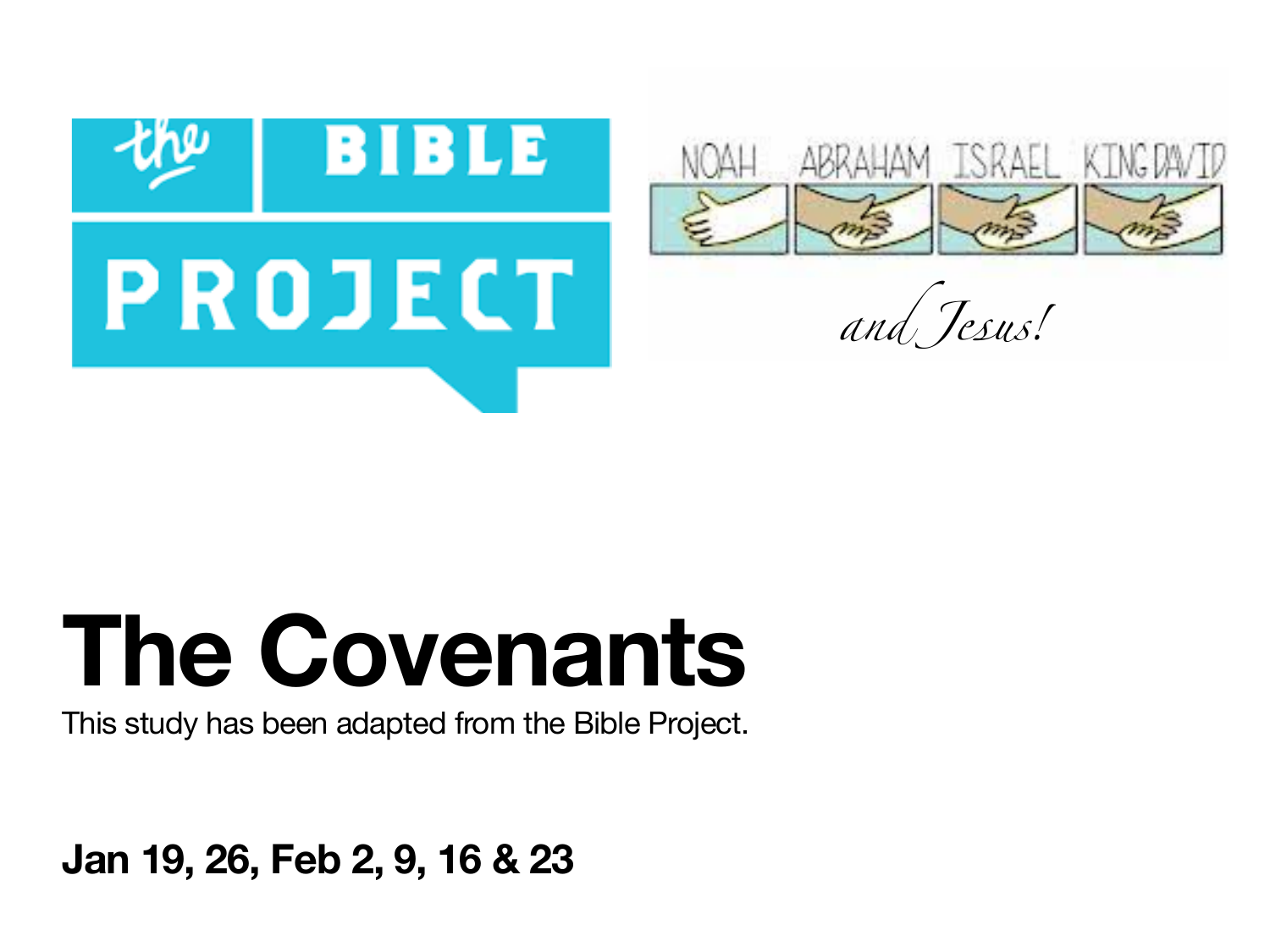### OPENING PRAYER FOR STUDY

As we gather together to learn, to grow and to change we ask; Gracious God, help us to move into a deeper understanding of your truth. We lay our lives down before you and ask that you would move amongst us. May we all feel safe with each other. Safe to think and question, safe to ask for help, and safe to share our lives with each other and with you. We ask this in the name of Jesus the Christ, Saviour and Redeemer. Amen.

## BEST PRACTICES FOR YOUR OWN STUDY AND IN A GROUP SETTING

- Keep an open heart and mind.
- Remember that there is no one correct interpretation of the sacred text.
- Allow yourself to hear others thoughts, and heartfelt beliefs.
- Welcome questions, ask lots of questions. Listen deeply.
- Read different versions of the sacred text and take note of the differences. Identify whether you are reading a translation or a paraphrase.
- Explore the historical and cultural context of what you are reading.
- Consult a wide theological diversity of commentaries. Traditional and contemporary thoughts.
- Make study a regular part of your faith journey.
- Share only what you feel comfortable sharing.
- Remember that all faith is a living breathing experience and changing our mind or position on a theological premise is not a failure.
- End with Prayer.

## CLOSING PRAYER FOR STUDY

God of all Creation, your word is a lamp to our feet and a light to our path. Thank you that we can live in your light and walk in your truth. May the things that you have revealed and thoughts that we have shared dwell in our hearts and stir us to action. We ask this in the name of Jesus the Christ, Redeemer, Saviour, Pattern of Life. Amen.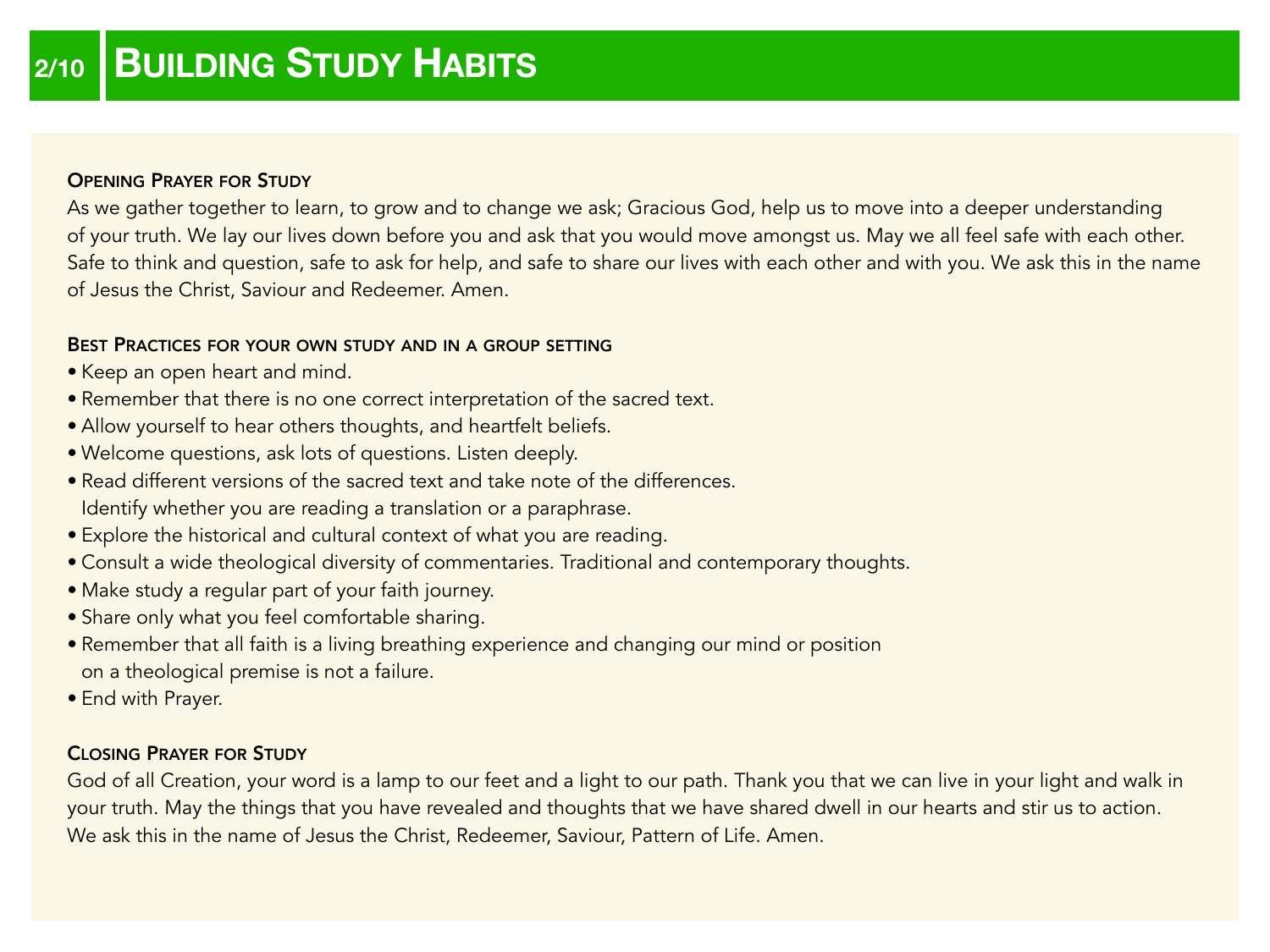| PAY ATTENTION ~ WHAT GRABBED YOUR ATTENTION? WHAT<br>DO YOU LOVE AND WHAT CONCERNS/CONFOUNDS YOU? | MAIN PLAYERS IN THE TEXT - WHO, WHEN AND WHERE |
|---------------------------------------------------------------------------------------------------|------------------------------------------------|
| HISTORICAL, CULTURAL CONTEXT - AUTHOR AND AUDIENCE                                                | <b>WHAT I LEARNED AND QUESTIONS I HAVE</b>     |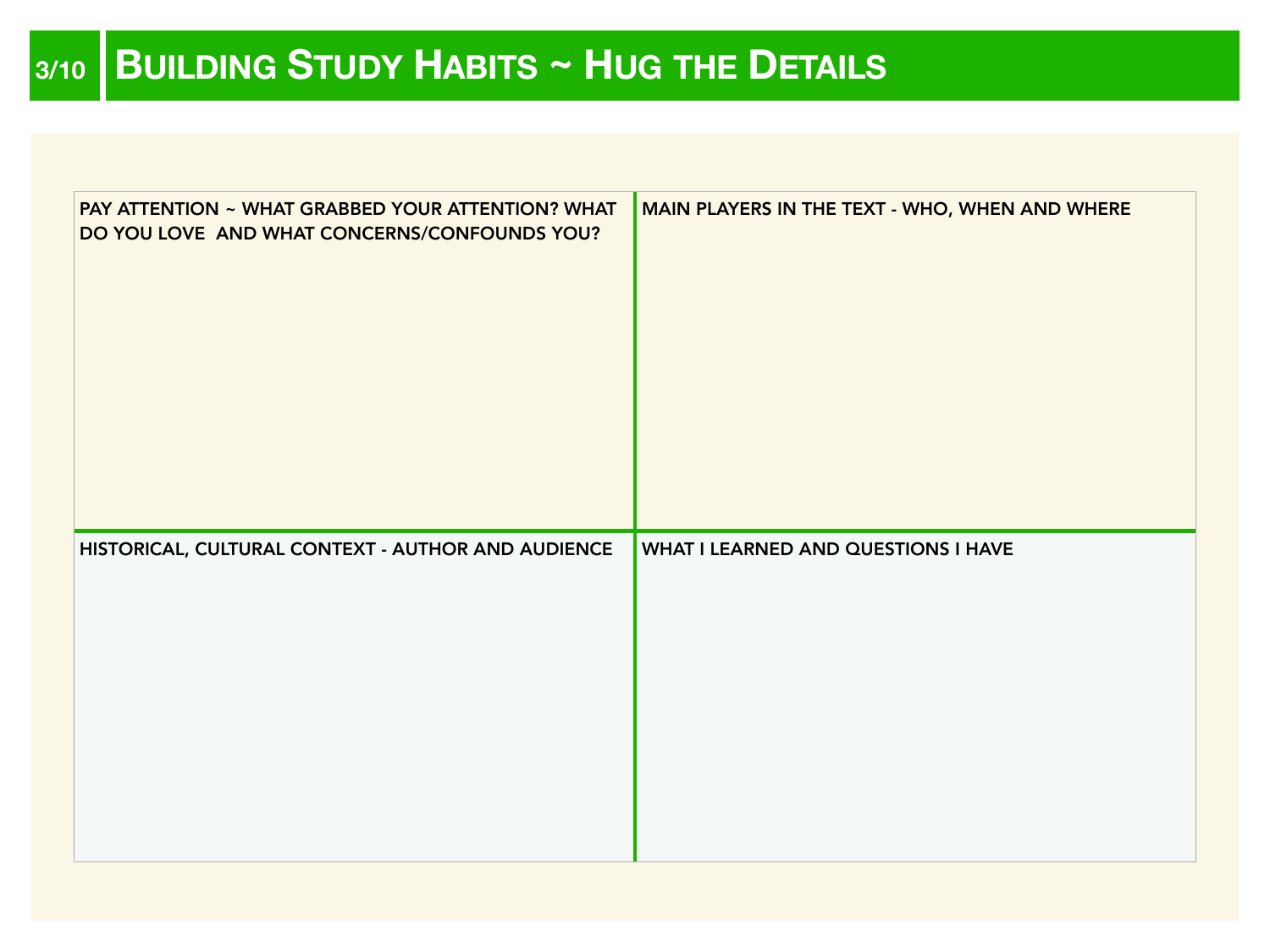# **4/10 BUILDING STUDY HABITS ~ COVENANT CHART**

|                         | Who is the<br><b>Covenant between?</b> | <b>What does God</b><br><b>Promise?</b> | What is required<br>of humanity? | Importance of the<br>Covenant to us? |
|-------------------------|----------------------------------------|-----------------------------------------|----------------------------------|--------------------------------------|
| <b>Noah</b>             |                                        |                                         |                                  |                                      |
| Abraham                 |                                        |                                         |                                  |                                      |
| <b>Nation of Israel</b> |                                        |                                         |                                  |                                      |
| <b>King David</b>       |                                        |                                         |                                  |                                      |
| Jesus                   |                                        |                                         |                                  |                                      |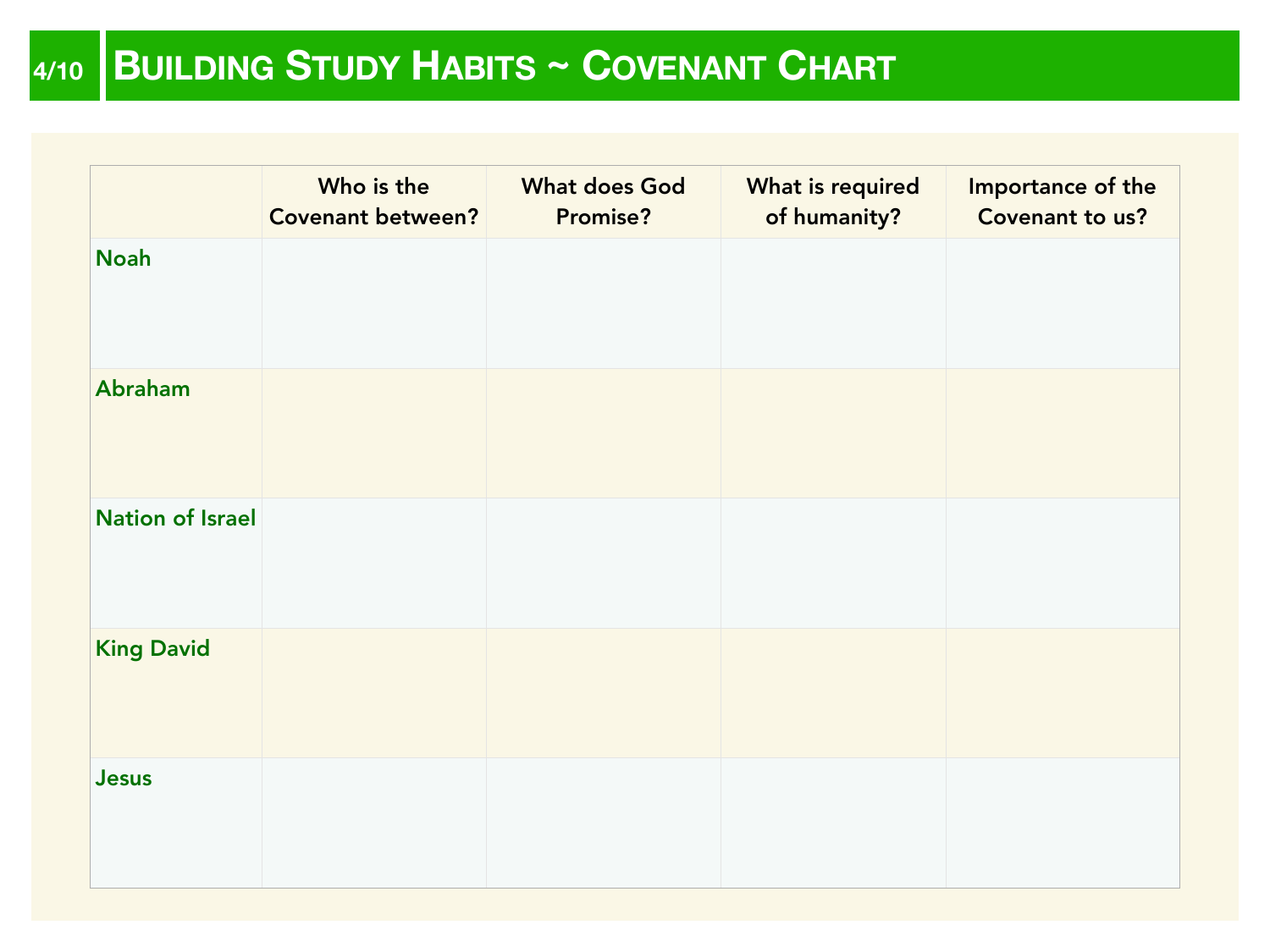# **5/10 THE COVENANTS ~ THE BACKBONE OF THE BIBLE**



## **What is a Covenant?**

Each covenant in the ancient world established the basis of relationship, conditions for the relationship, promises and conditions of the relationship, and consequences when the promises and conditions were met or not met.

The covenants of the scriptures provide the skeletal framework for how the whole of the biblical story holds together. As the story of the bible unfolds we see God as a covenant making, covenant keeping, and covenant fulfilling God.

It is through ordinary people that God establishes covenants and God's redemptive plan comes to fulfilment in Jesus the Christ.

#### **Questions - adapted from Bible Project**

- I. The Divine could rule without assistance, why does the Divine partner with humanity? What does that tell us about the character of the Divine?
- II. What is the purpose and definition of a Covenant?



Scripture - There are many different translations and paraphrases of the scripture. Reading the same scripture verses from different translations is an excellent way to hear more from the sacred text. [Bible Gateway - https://www.biblegateway.com/passage/?](https://www.biblegateway.com/passage/?search=1+Corinthians+15&version=NIV) [search=1+Corinthians+15&version=NIV](https://www.biblegateway.com/passage/?search=1+Corinthians+15&version=NIV)

Read the Scripture listed - using the work sheets, Hug the Details and the Covenant Chart, record your findings from the scriptures and articles.

#### Genesis chapters 1-3

Please watch the following video created by The Bible Project. **https://bibleproject.com/bible-studies/covenants/**

Bookmark the following link we will be referencing it throughout this study series- it is an article written by Bible Project contributor Whitney Wollard - **[https://bibleproject.com/blog/covenants-the-backbone](https://bibleproject.com/blog/covenants-the-backbone-bible/)[bible/](https://bibleproject.com/blog/covenants-the-backbone-bible/)**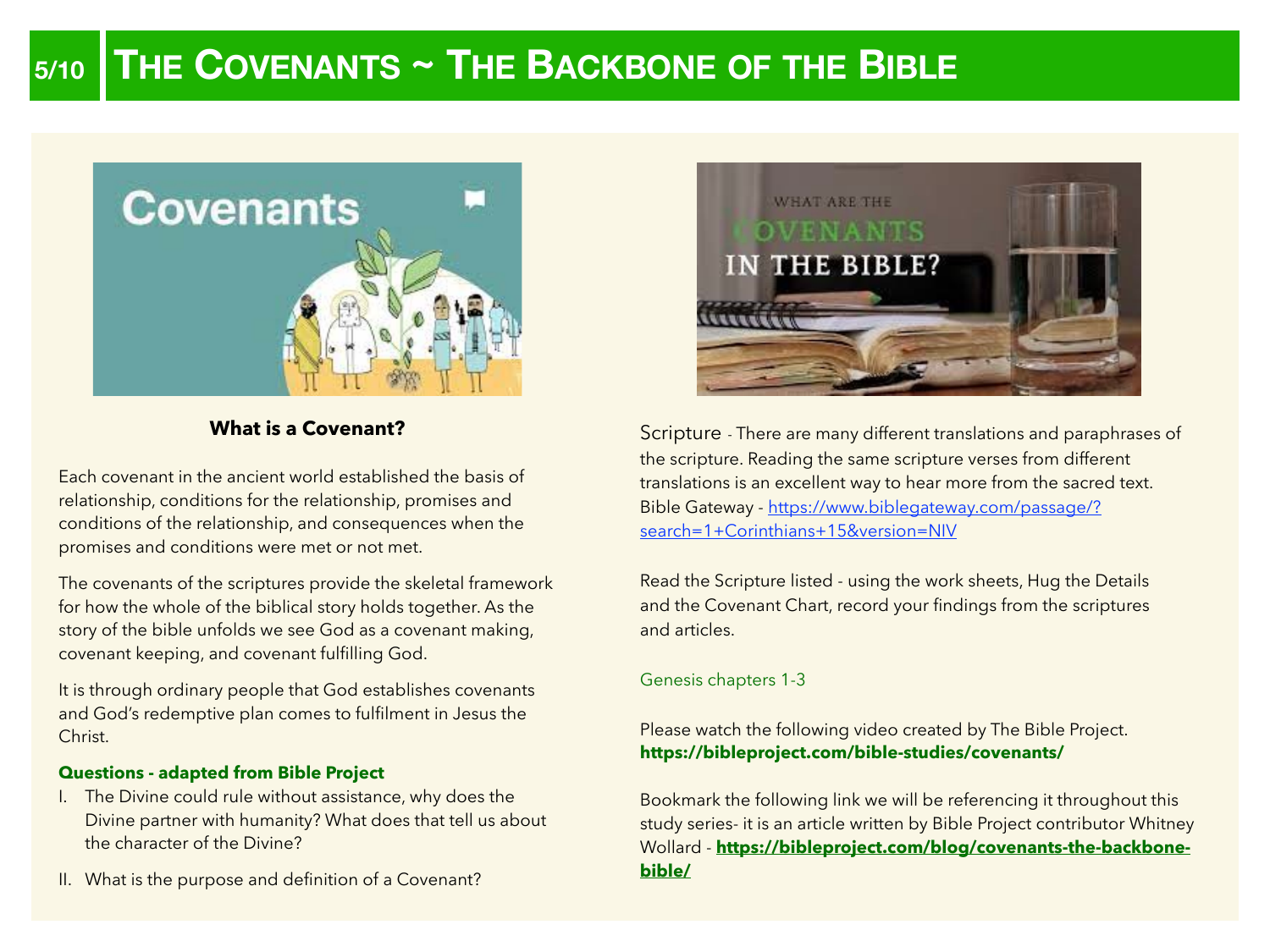# **6/10 THE COVENANTS ~ NOAH**



#### **Noah**

Please watch the following video created by The Bible Project. **https://bibleproject.com/bible-studies/covenants/**

Bookmark the following link we will be referencing it throughout this study series- it is an article written by Bible Project contributor Whitney Wollard - **[https://bibleproject.com/blog/covenants](https://bibleproject.com/blog/covenants-the-backbone-bible/)[the-backbone-bible/](https://bibleproject.com/blog/covenants-the-backbone-bible/)**

#### **Questions - adapted from Bible Project**

- I. Read the attached article from the Bible Project **[https://](https://bibleproject.com/blog/why-did-god-flood-the-world/) [bibleproject.com/blog/why-did-god-flood-the-world/](https://bibleproject.com/blog/why-did-god-flood-the-world/)**
- II. Before reading the account of Noah watch the following Bible Project video about the book of Genesis, chapters 1-11. **<https://bibleproject.com/explore/video/torah-genesis-1/>**



Scripture - There are many different translations and paraphrases of the scripture. Reading the same scripture verses from different translations is an excellent way to hear more from the sacred text. [Bible Gateway - https://www.biblegateway.com/passage/?](https://www.biblegateway.com/passage/?search=1+Corinthians+15&version=NIV) [search=1+Corinthians+15&version=NIV](https://www.biblegateway.com/passage/?search=1+Corinthians+15&version=NIV)

Read the Scripture listed - using the work sheets, Hug the Details and the Covenant Chart, record your findings from the scriptures and articles.

Genesis 6-8:20 - Covenant context Genesis 8:20 - 9:17 - The Covenant and the Sign Genesis 9:18-28 - Convent is broken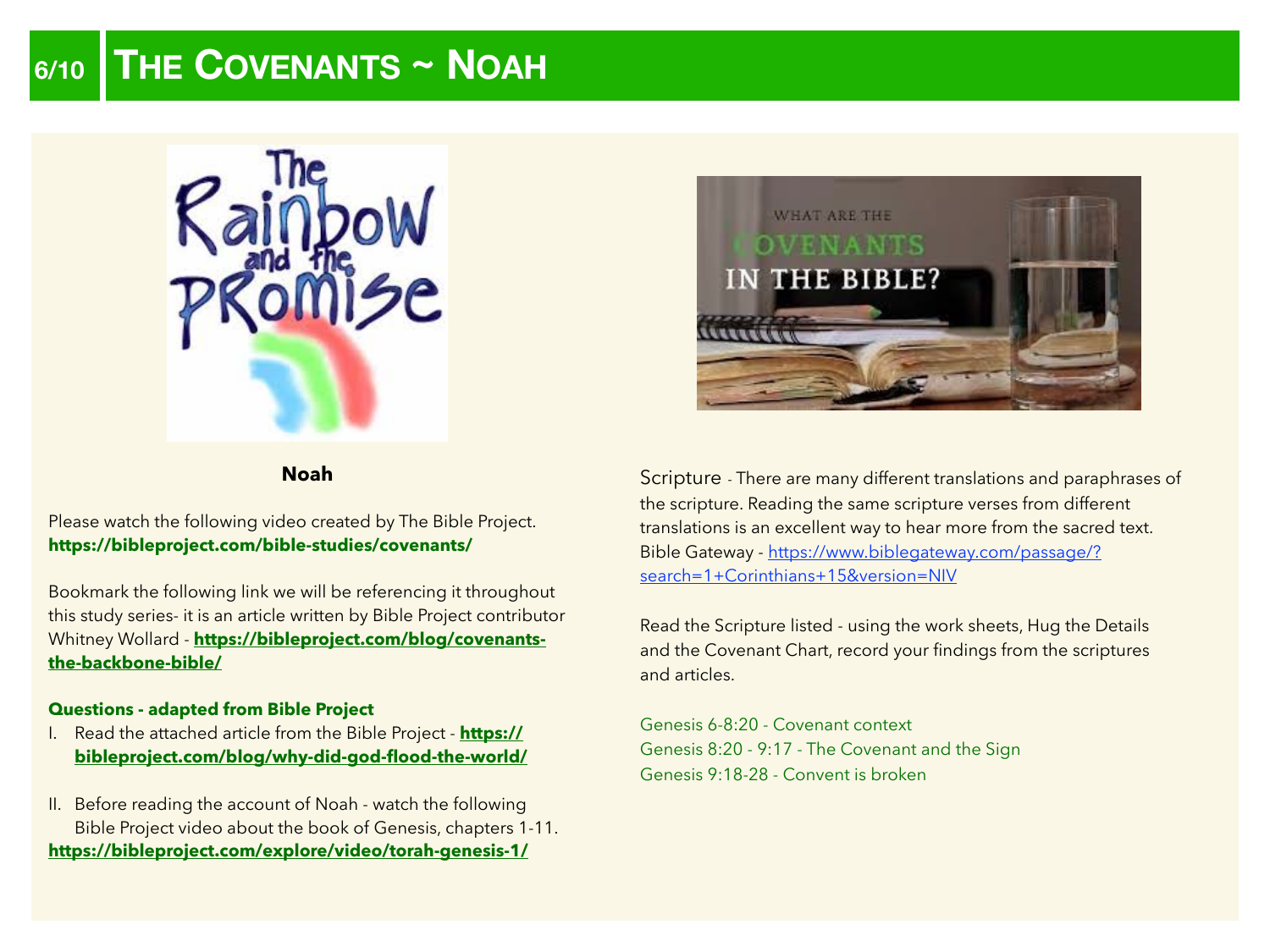# **7/10 THE COVENANTS ~ ABRAHAM**



## **Abraham**

Please watch the following video created by The Bible Project. **https://bibleproject.com/bible-studies/covenants/**

Bookmark the following link we will be referencing it throughout this study series- it is an article written by Bible Project contributor Whitney Wollard - **[https://bibleproject.com/blog/covenants](https://bibleproject.com/blog/covenants-the-backbone-bible/)[the-backbone-bible/](https://bibleproject.com/blog/covenants-the-backbone-bible/)**

#### **Questions - adapted from Bible Project**

I. Before reading the account of Abraham - watch the following Bible Project video about the book of Genesis, chapters 12-50. **[https://bibleproject.com/explore/video/torah](https://bibleproject.com/explore/video/torah-genesis-2/)[genesis-2/](https://bibleproject.com/explore/video/torah-genesis-2/)**



Scripture - There are many different translations and paraphrases of the scripture. Reading the same scripture verses from different translations is an excellent way to hear more from the sacred text. [Bible Gateway - https://www.biblegateway.com/passage/?](https://www.biblegateway.com/passage/?search=1+Corinthians+15&version=NIV) [search=1+Corinthians+15&version=NIV](https://www.biblegateway.com/passage/?search=1+Corinthians+15&version=NIV)

Read the Scripture listed - using the work sheets, Hug the Details and the Covenant Chart, record your findings from the scriptures and articles.

Genesis chapters 12, 15 and 17 Sign - Genesis 17:9-14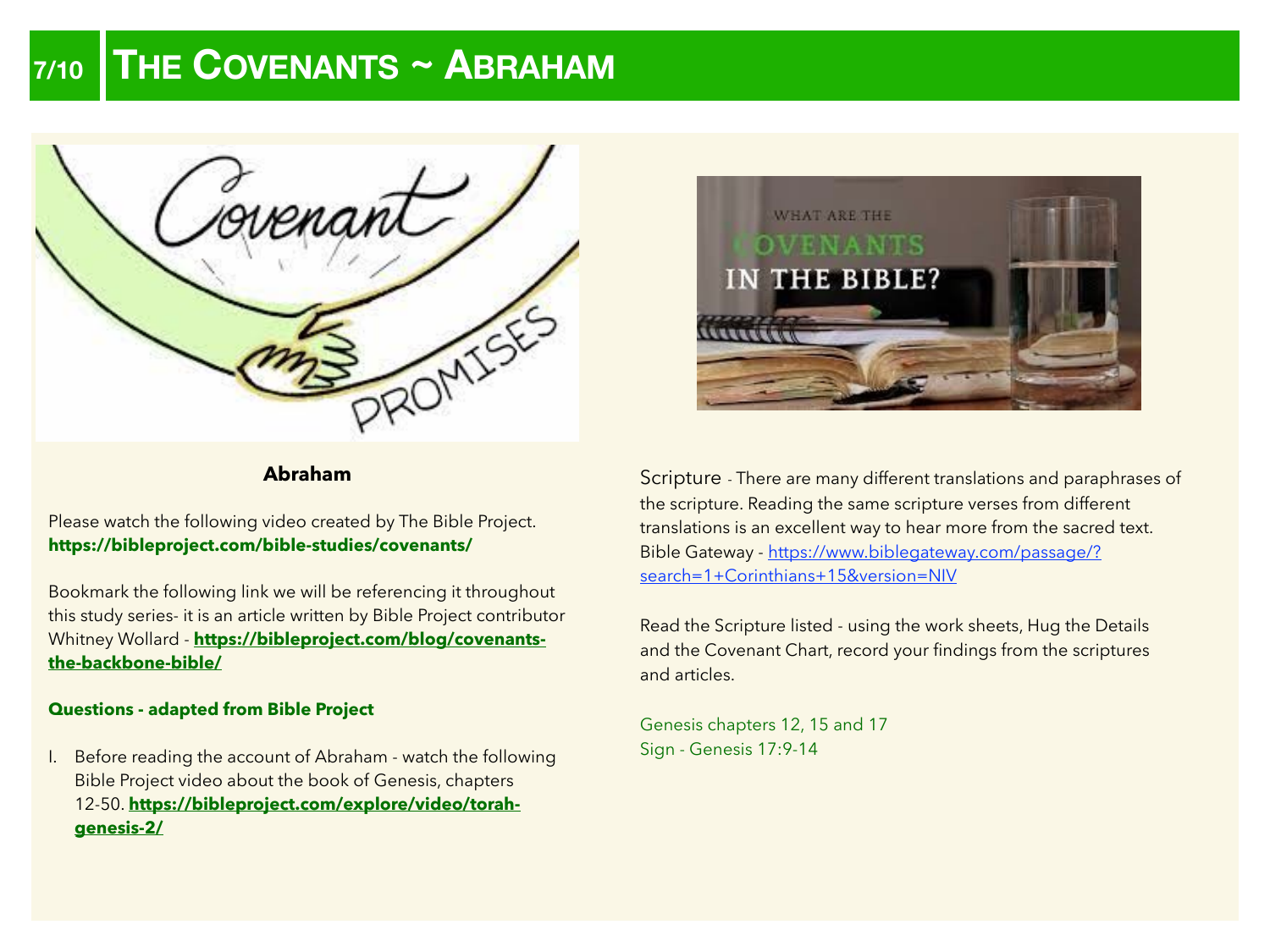# **8/10 THE COVENANTS ~ MOSES**



## **Mosaic Covenant (Israel)**

Please watch the following video created by The Bible Project. **https://bibleproject.com/bible-studies/covenants/**

Bookmark the following link we will be referencing it throughout this study series- it is an article written by Bible Project contributor Whitney Wollard - **[https://bibleproject.com/blog/covenants](https://bibleproject.com/blog/covenants-the-backbone-bible/)[the-backbone-bible/](https://bibleproject.com/blog/covenants-the-backbone-bible/)**

#### **Questions - adapted from Bible Project**

I. Before reading the account of Moses - watch the following Bible Project video about the book of Genesis, chapters 12-50. **[https://bibleproject.com/explore/video/torah](https://bibleproject.com/explore/video/torah-exodus-2/)[exodus-2/](https://bibleproject.com/explore/video/torah-exodus-2/)**



Scripture - There are many different translations and paraphrases of the scripture. Reading the same scripture verses from different translations is an excellent way to hear more from the sacred text. [Bible Gateway - https://www.biblegateway.com/passage/?](https://www.biblegateway.com/passage/?search=1+Corinthians+15&version=NIV) [search=1+Corinthians+15&version=NIV](https://www.biblegateway.com/passage/?search=1+Corinthians+15&version=NIV)

Read the Scripture listed - using the work sheets, Hug the Details and the Covenant Chart, record your findings from the scriptures and articles.

Exodus chapters 1 and 2 - Moses is born and saved Exodus chapters 19-24 Exodus 20:2-18 - 10 Commandments

Deuteronomy 5:6-21 - 10 Commandments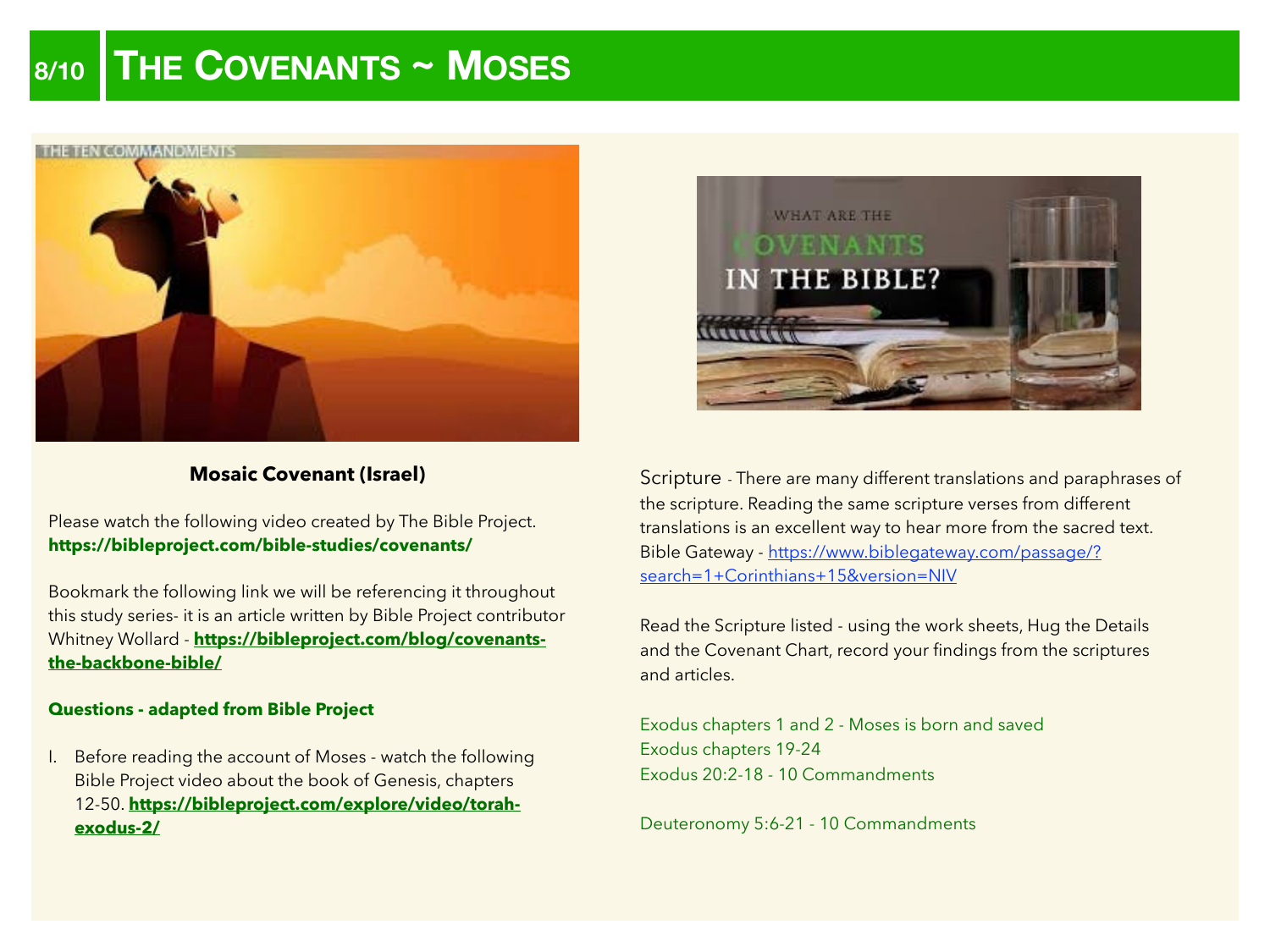# **9/10 THE COVENANTS ~ DAVID, SHEPHERD BOY AND KING**



## **Davidic Covenant**

Please watch the following video created by The Bible Project. **https://bibleproject.com/bible-studies/covenants/**

Bookmark the following link we will be referencing it throughout this study series- it is an article written by Bible Project contributor Whitney Wollard - **[https://bibleproject.com/blog/covenants](https://bibleproject.com/blog/covenants-the-backbone-bible/)[the-backbone-bible/](https://bibleproject.com/blog/covenants-the-backbone-bible/)**

#### **Questions - adapted from Bible Project**

I. Before reading the account of King David - watch the following Bible Project video about the 2nd half of the Book of Exodus chapters 19-40. **[https://bibleproject.com/](https://bibleproject.com/explore/video/exodus-19-40/) [explore/video/exodus-19-40/](https://bibleproject.com/explore/video/exodus-19-40/)**



Scripture - There are many different translations and paraphrases of the scripture. Reading the same scripture verses from different translations is an excellent way to hear more from the sacred text. [Bible Gateway - https://www.biblegateway.com/passage/?](https://www.biblegateway.com/passage/?search=1+Corinthians+15&version=NIV) [search=1+Corinthians+15&version=NIV](https://www.biblegateway.com/passage/?search=1+Corinthians+15&version=NIV)

Read the Scripture listed - using the work sheets, Hug the Details and the Covenant Chart, record your findings from the scriptures and articles.

1 Samuel chapter 16 - David is chosen

2 Samuel chapter 7 - David is made King

Psalms 72, 89, and 132